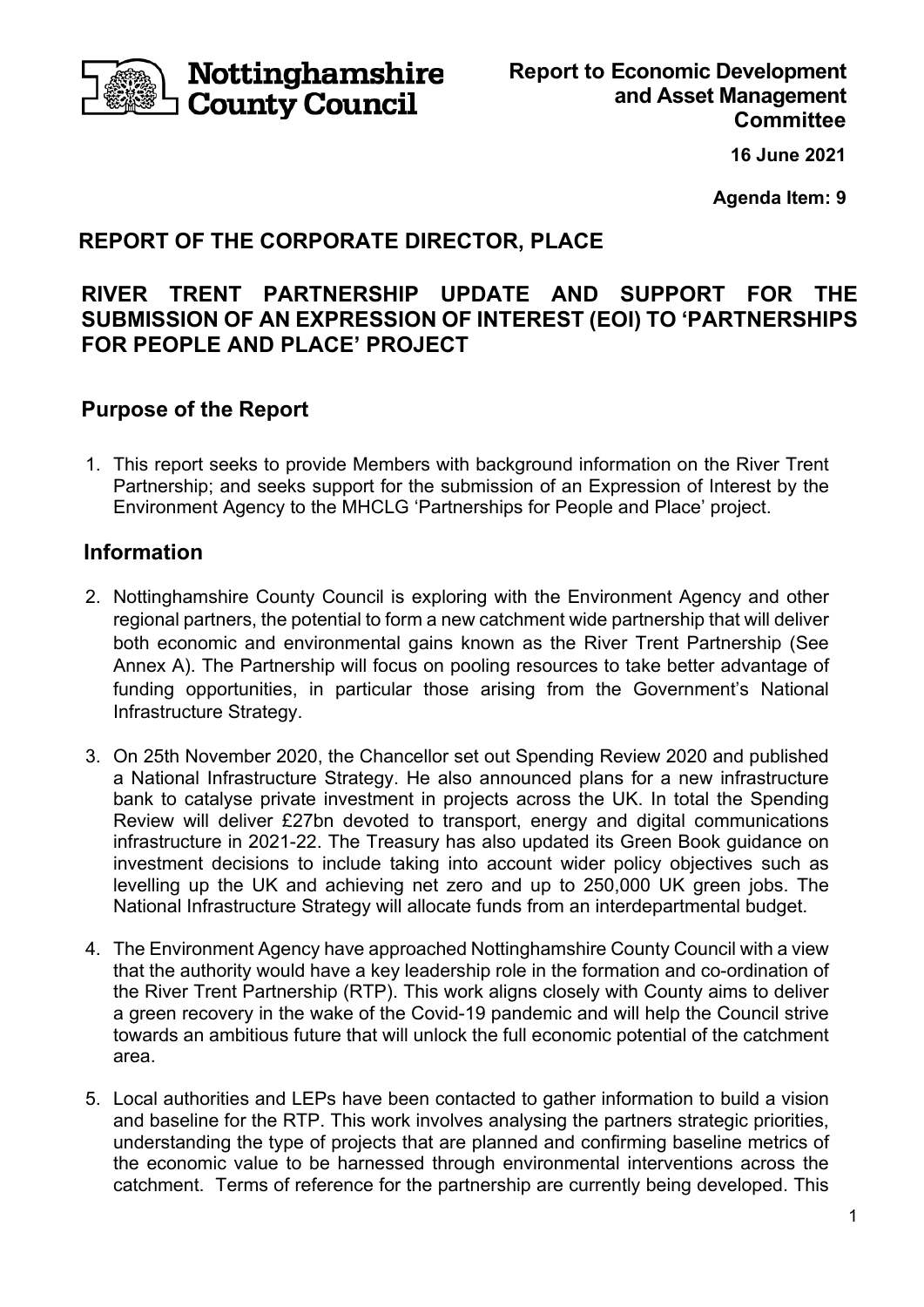will put the partnership in a strong position to approach the Environment Agency for funding towards further business case development and to identify priority projects across the catchment.

- 6. The River Trent Partnership seeks to learn from the recent success of the River Severn Partnership which was able to secure millions of pounds of funding from DEFRA and the Environment Agency, based on demonstrating the economic benefits of alternative flood defence interventions. The River Trent Partnership vision will aim to go further than flood defence potential in order to access other areas of budget within the National Infrastructure Strategy.
- 7. One source of funding for the partnership is the MHCLG 'Partnerships for People and Place' project. This project is focused on 'place-based' initiatives which are defined, informed and delivered locally through collaboration to develop inclusive and flexible local solutions. The learning from this can then be applied to any other place facing similar issues. This project has the backing of the Treasury-funded Shared Outcomes Fund to analyse the interventions and impacts of 'place-based' policies in up to 15 pilot places in England. Results from the pilot projects will be shared across all government departments to shape the national Levelling Up policy.
- 8. The Environment Agency on behalf of the partners in the River Trent Partnership are seeking to submit an expression of interest to the 'Partnerships for People and Place' project in June. The Shared Outcomes Fund will help the partnership achieve strategic alignment across local delivery partners and will ensure that communities across the pan-regional catchment area will be supported to have the same levels of accessibility to quality services. MHCLG will use the expression of interest process to identify potential pilot places for funding in July.

#### **Other Options Considered**

9. To not work at this catchment wide scale will make it difficult to enable new outcomes and access funding opportunities which can only be unlocked through this partnership. This is an opportunity for the County Council to shape regional agendas which would be lost if the County Council did not take a lead role.

### **Reason for Recommendation**

10. In order for the Committee to provide support for a bid for funds to support place based initiatives under the RTP.

## **Statutory and Policy Implications**

11. Data protection and information governance finance, human resources, human rights, the NHS Constitution (public health services), the public sector equality duty, safeguarding of children and adults at risk, service users, smarter working, sustainability and the environment and where such implications are material they are described below. Appropriate consultation has been undertaken and advice sought on these issues as required.

#### **Financial Implications**

12. There are no financial implications currently arising as a result of this report.